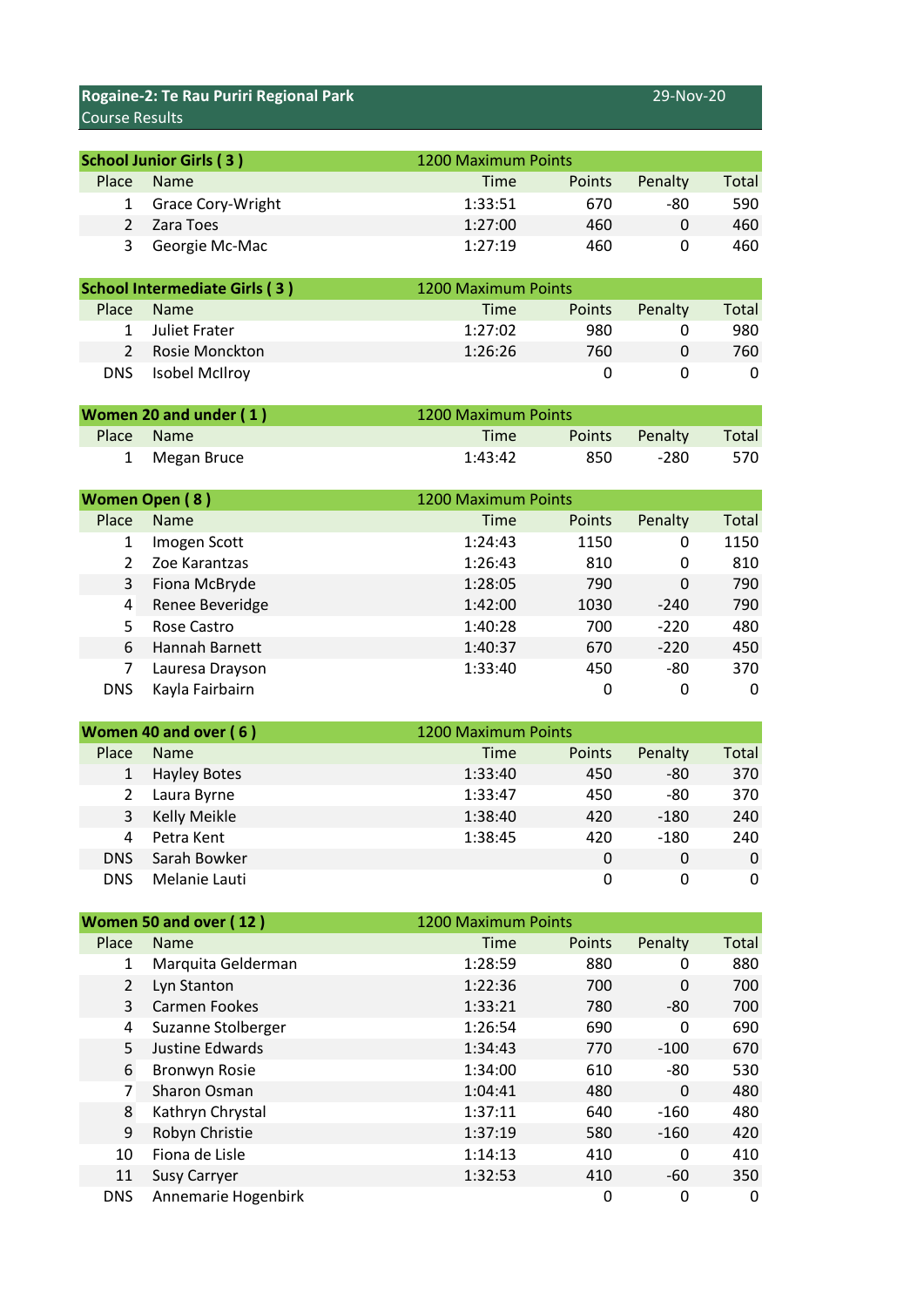| Women 60 and over (7) |                  |         | 1200 Maximum Points |         |          |
|-----------------------|------------------|---------|---------------------|---------|----------|
| Place                 | <b>Name</b>      | Time    | Points              | Penalty | Total    |
|                       | Annette Orchard  | 1:24:12 | 740                 | 0       | 740      |
|                       | Bronwyn Holcombe | 1:28:02 | 640                 | 0       | 640      |
| 3                     | Helen Bolt       | 1:17:40 | 360                 | 0       | 360      |
| 4                     | Cathy Wildermoth | 1:38:09 | 400                 | $-180$  | 220      |
| 5                     | Isabelle Edmonds | 1:41:34 | 430                 | $-240$  | 190      |
| <b>DNS</b>            | Glen Middleton   |         | 0                   | 0       | $\Omega$ |
| <b>DNS</b>            | Phillippa Poole  |         | 0                   | 0       | $\Omega$ |

| <b>School Junior Boys (5)</b> |                       | 1200 Maximum Points |         |       |
|-------------------------------|-----------------------|---------------------|---------|-------|
| Place                         | <b>Name</b>           | Points<br>Time      | Penalty | Total |
|                               | Sam Carryer           | 1:41:27<br>940      | $-240$  | 700   |
|                               | 2 Harry Borton        | 1:29:38<br>690      | 0       | 690   |
| 3                             | <b>Charlie Frater</b> | 1:33:56<br>670      | -80     | 590   |
|                               | Scott Christie        | 1:34:10<br>550      | $-100$  | 450   |
|                               | Seven Blake           | 1:24:52<br>390      | 0       | 390   |

| <b>School Intermediate Boys (2)</b> |                   |         | 1200 Maximum Points |         |       |
|-------------------------------------|-------------------|---------|---------------------|---------|-------|
| <b>Place</b>                        | <b>Name</b>       | Time    | <b>Points</b>       | Penalty | Total |
|                                     | 1 Leon Nicholson  | 1:25:07 | 810                 |         | 810   |
|                                     | 2 Robert Christie | 1:36:47 | 770                 | -140    | 630   |

| <b>School Senior Boys (2)</b> |                 | 1200 Maximum Points   |         |       |
|-------------------------------|-----------------|-----------------------|---------|-------|
| <b>Place</b>                  | <b>Name</b>     | <b>Points</b><br>Time | Penalty | Total |
|                               | 1 Nathan Borton | 1150<br>1:41:17       | -240    | 910   |
|                               | 2 Campbell Syme | 1:22:28<br>770        |         | 770   |

| Men 20 and under (5) |                     |         | 1200 Maximum Points |         |       |
|----------------------|---------------------|---------|---------------------|---------|-------|
| Place                | <b>Name</b>         | Time    | <b>Points</b>       | Penalty | Total |
|                      | Daniel Monckton     | 1:20:04 | 1200                | 0       | 1200  |
|                      | Michael McCormack   | 1:32:32 | 1050                | -60     | 990   |
|                      | Alex Monckton       | 1:25:08 | 940                 | 0       | 940   |
| 4                    | Alexander Nicholson | 1:27:18 | 800                 | Ω       | 800   |
|                      | Liam Stolberger     | 1:37:38 | 950                 | -160    | 790   |

| Men Open (12)  |                          |             | 1200 Maximum Points |          |              |
|----------------|--------------------------|-------------|---------------------|----------|--------------|
| Place          | <b>Name</b>              | <b>Time</b> | Points              | Penalty  | <b>Total</b> |
| 1              | Cameron de Lisle         | 1:11:35     | 1200                | 0        | 1200         |
| 2              | Simon Jager              | 1:22:43     | 1200                | 0        | 1200         |
| 3              | <b>Cameron Tier</b>      | 1:25:40     | 1200                | 0        | 1200         |
| 4              | Gene Beveridge           | 1:26:15     | 1100                | 0        | 1100         |
| 5              | <b>Phil Evans</b>        | 1:29:55     | 1050                | 0        | 1050         |
| 6              | Jason Brown              | 1:33:32     | 1100                | $-80$    | 1020         |
| $\overline{7}$ | <b>Thomas Stolberger</b> | 1:25:57     | 950                 | 0        | 950          |
| 8              | <b>Anthony Harris</b>    | 1:29:06     | 690                 | $\Omega$ | 690          |
| 9              | Johan Kvasnicka          | 1:40:14     | 870                 | $-220$   | 650          |
| 10             | Julio Mau                | 1:41:46     | 850                 | $-240$   | 610          |
| 11             | Paul Mcphee              | 1:29:02     | 560                 | 0        | 560          |
| 12             | <b>Brendon Verryt</b>    | 1:29:44     | 460                 | 0        | 460          |
|                |                          |             |                     |          |              |

| Men 40 and over $(1)$ |  |  |
|-----------------------|--|--|
|-----------------------|--|--|

**1200 Maximum Points**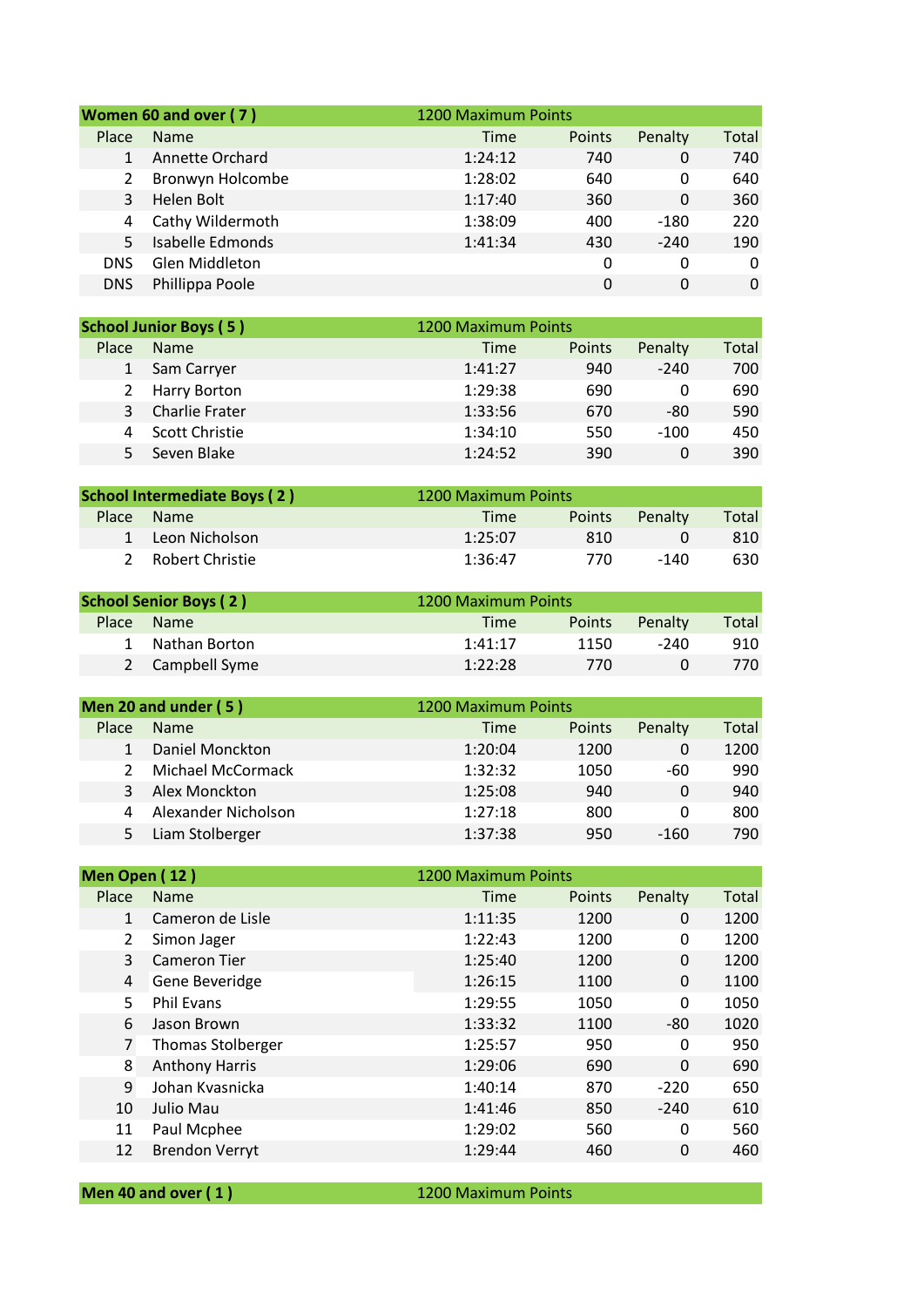| Place Name        | Time    |     | Points Penalty Total |     |
|-------------------|---------|-----|----------------------|-----|
| 1 Philip Elworthy | 1:24:53 | 850 |                      | 850 |

|                | <b>Men 50 and over (17)</b> | 1200 Maximum Points |               |          |       |
|----------------|-----------------------------|---------------------|---------------|----------|-------|
| Place          | <b>Name</b>                 | <b>Time</b>         | <b>Points</b> | Penalty  | Total |
| 1              | Guy Cory-Wright             | 1:26:21             | 1150          | 0        | 1150  |
| $\overline{2}$ | Mark Lawson                 | 1:30:16             | 1050          | $-20$    | 1030  |
| 3              | <b>Steve Oram</b>           | 1:27:39             | 900           | 0        | 900   |
| $\overline{4}$ | Leo McCormack               | 1:28:54             | 850           | 0        | 850   |
| 5              | <b>Scott Vennell</b>        | 1:28:04             | 840           | 0        | 840   |
| 6              | Dave Crofts                 | 1:37:30             | 970           | $-160$   | 810   |
| $\overline{7}$ | <b>Richard Everitt</b>      | 1:32:53             | 860           | -60      | 800   |
| 8              | Andrew de Lisle             | 1:10:49             | 780           | 0        | 780   |
| 9              | Michael Knightbridge        | 1:23:48             | 780           | 0        | 780   |
| 10             | Mark Frater                 | 1:34:02             | 870           | $-100$   | 770   |
| 11             | Darren Gosse                | 1:26:45             | 730           | 0        | 730   |
| 12             | <b>Russell Syme</b>         | 1:22:21             | 720           | 0        | 720   |
| 13             | Simon Hunt                  | 1:26:48             | 700           | 0        | 700   |
| 14             | Jan Jager                   | 1:23:42             | 600           | $\Omega$ | 600   |
| 15             | James Christie              | 1:38:24             | 570           | $-180$   | 390   |
| <b>DNS</b>     | <b>Marcus Graney</b>        |                     | 0             | 0        | 0     |
| <b>DNS</b>     | <b>Marcus Patterson</b>     |                     | 0             | 0        | 0     |

|                | Men 60 and over (11)  |         | 1200 Maximum Points |              |       |
|----------------|-----------------------|---------|---------------------|--------------|-------|
| Place          | <b>Name</b>           | Time    | Points              | Penalty      | Total |
| 1              | Rob Garden            | 1:27:52 | 900                 | 0            | 900   |
| $\overline{2}$ | Martin Crosby         | 1:29:09 | 890                 | 0            | 890   |
| 3              | Dave Middleton        | 1:23:49 | 740                 | 0            | 740   |
| 4              | kingsley Ng-Wai Shing | 1:27:29 | 730                 | $\mathbf{0}$ | 730   |
| 5              | Owen Means            | 1:30:56 | 700                 | $-20$        | 680   |
| 6              | David Scott           | 1:29:18 | 640                 | 0            | 640   |
| 7              | Chris Gelderman       | 1:26:25 | 550                 | 0            | 550   |
| 8              | Clive Bolt            | 1:16:24 | 360                 | 0            | 360   |
| 9              | Les Paver             | 1:39:01 | 520                 | $-200$       | 320   |
| 10             | <b>Terry Nuthall</b>  | 1:15:16 | 290                 | 0            | 290   |
| 11             | <b>Tony Cooper</b>    | 1:48:07 | 610                 | $-380$       | 230   |

| <b>Team School Junior (3)</b> |                          | 1200 Maximum Points |        |          |       |
|-------------------------------|--------------------------|---------------------|--------|----------|-------|
| Place                         | <b>Name</b>              | Time                | Points | Penalty  | Total |
|                               | 1 TEAM Greased lightning | 1:24:27             | 560    |          | 560   |
| $\mathcal{P}$                 | TEAM Spend it            | 1:28:10             | 410    | $\Omega$ | 410   |
|                               | <b>TEAM Talented Two</b> | 1:28:51             | 410    | 0        | 410   |

| Team School Intermediate (2) |                            | 1200 Maximum Points |               |         |       |
|------------------------------|----------------------------|---------------------|---------------|---------|-------|
| <b>Place</b>                 | Name                       | Time                | <b>Points</b> | Penalty | Total |
|                              | 1 TEAM Sollum              | 1:39:52             | 950           | -200    | 750.  |
|                              | 2 TEAM M & J cheeseburgers | 1:37:52             | 600           | $-160$  | 440   |

| <b>Team School Senior (1)</b> |                       | 1200 Maximum Points |               |         |       |
|-------------------------------|-----------------------|---------------------|---------------|---------|-------|
|                               | Place Name            | Time                | <b>Points</b> | Penalty | Total |
|                               | 1 TEAM Gumball Slushy | 1:25:07             | 400           |         | 400   |

| Team Women (7)<br>1200 Maximum Points |
|---------------------------------------|
|---------------------------------------|